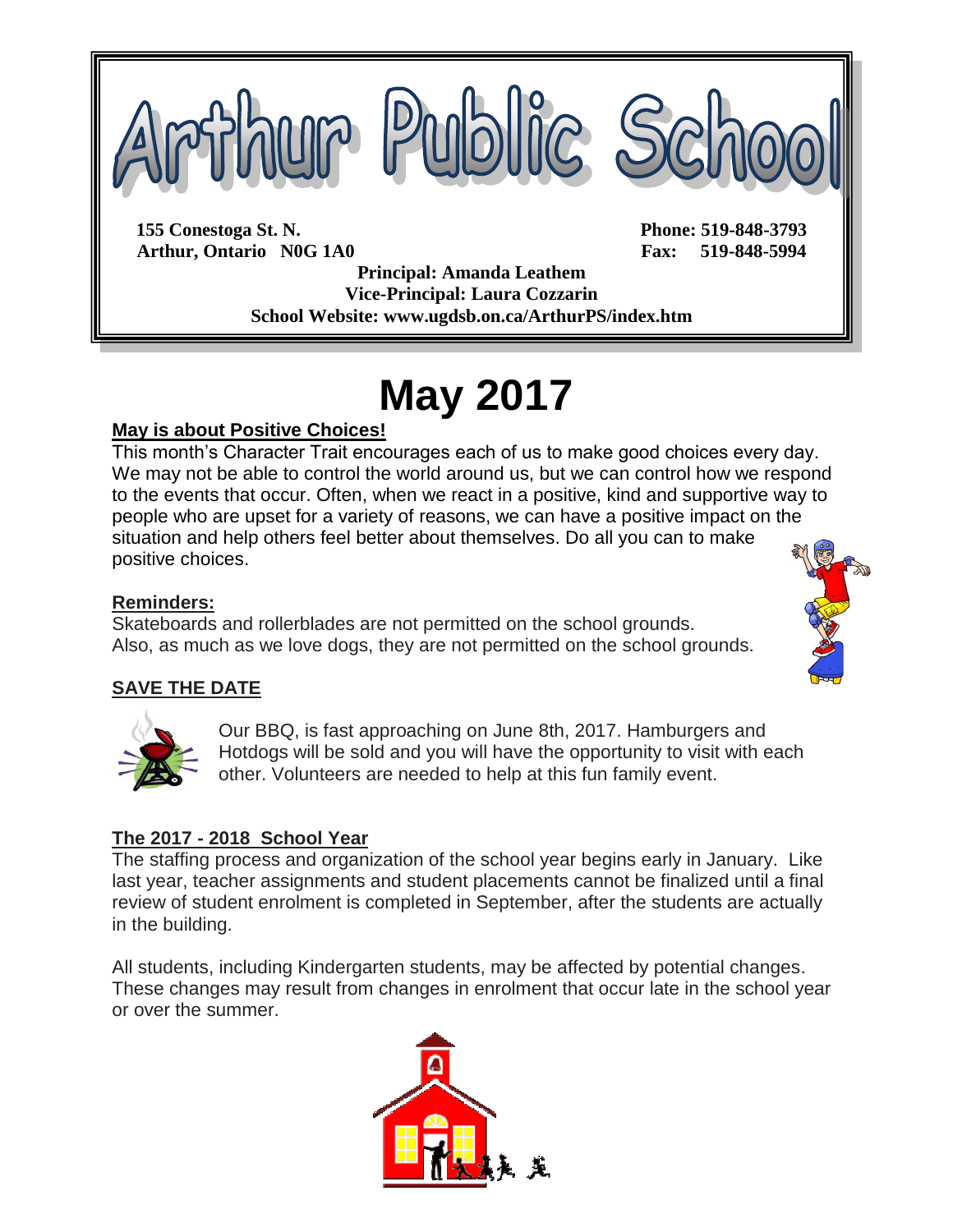#### **TENTATIVE CLASSES FOR 2017 - 2018**

We have received our tentative class organization for 2017- 2018. Staffing assignments are **not** finalized.

The **tentative** classroom organization is:

| Three Early Learning Kindergarten classes                                                                                                                                                                                                                                                                         |               |
|-------------------------------------------------------------------------------------------------------------------------------------------------------------------------------------------------------------------------------------------------------------------------------------------------------------------|---------------|
| One Grade 1                                                                                                                                                                                                                                                                                                       | Two Grade 4/5 |
| One Grade 1/2                                                                                                                                                                                                                                                                                                     | One Grade 6   |
| Two Grade 2/3                                                                                                                                                                                                                                                                                                     | One Grade 7   |
| One Grade 3/4                                                                                                                                                                                                                                                                                                     | One Grade 7/8 |
|                                                                                                                                                                                                                                                                                                                   | One Grade 8   |
| $\bigcap_{i=1}^n$ $\bigcap_{i=1}^n$ $\bigcap_{i=1}^n$ $\bigcap_{i=1}^n$ $\bigcap_{i=1}^n$ $\bigcap_{i=1}^n$ $\bigcap_{i=1}^n$ $\bigcap_{i=1}^n$ $\bigcap_{i=1}^n$ $\bigcap_{i=1}^n$ $\bigcap_{i=1}^n$ $\bigcap_{i=1}^n$ $\bigcap_{i=1}^n$ $\bigcap_{i=1}^n$ $\bigcap_{i=1}^n$ $\bigcap_{i=1}^n$ $\bigcap_{i=1}^n$ |               |

One Self Contained Special Education Classroom for Grades 4-8

**Note:** The intermediate classes will follow an Intermediate Rotary Schedule.

Because the staffing process for the 2017-2018 school year has not been completed yet, teacher assignments are not available at this time.

Prior to the June 9th Professional Activity day, we will be assigning students to classes. Ms. Leathem and Mrs. Cozzarin will be consulting with teachers as we begin class placements. Input from Homeroom teachers as well as Special Education teachers are reviewed. Factors considered in our placement deliberations include academic abilities, work habits, behaviour, friendships and male/female balance. We are very diligent in considering all of the factors in creating classes and we do

appreciate your trust in our professional judgment. For this reason, we do not encourage requests. However, if you would like to have some input, it must be addressed in writing to Ms. Leathem and it must be given to the school office **no later** than May 20, 2017.

#### **Unfortunately, not all parental requests for class placement can be accommodated. Requests received after the May 20, 2017 deadline will not be considered.**

#### **EQAO** Primary/Junior Years Assessment

If you have a child in grade 3 or 6, you will be receiving more information about the EQAO assessment for Reading, Writing and Mathematics to be held on May 23 - June 5. In order for the testing to be valid, students must complete all sections of the assessment. If at all possible, we ask you to avoid scheduling appointments during these times. If you have any questions about the assessment, the format, content or how students are evaluated, please contact your child's teacher. You can also visit [www.eqao.com](http://www.eqao.com/) to learn more. All children in grade 3 and 6 will take part in this assessment. Teachers and students have been working hard to ensure that they are prepared to do their best.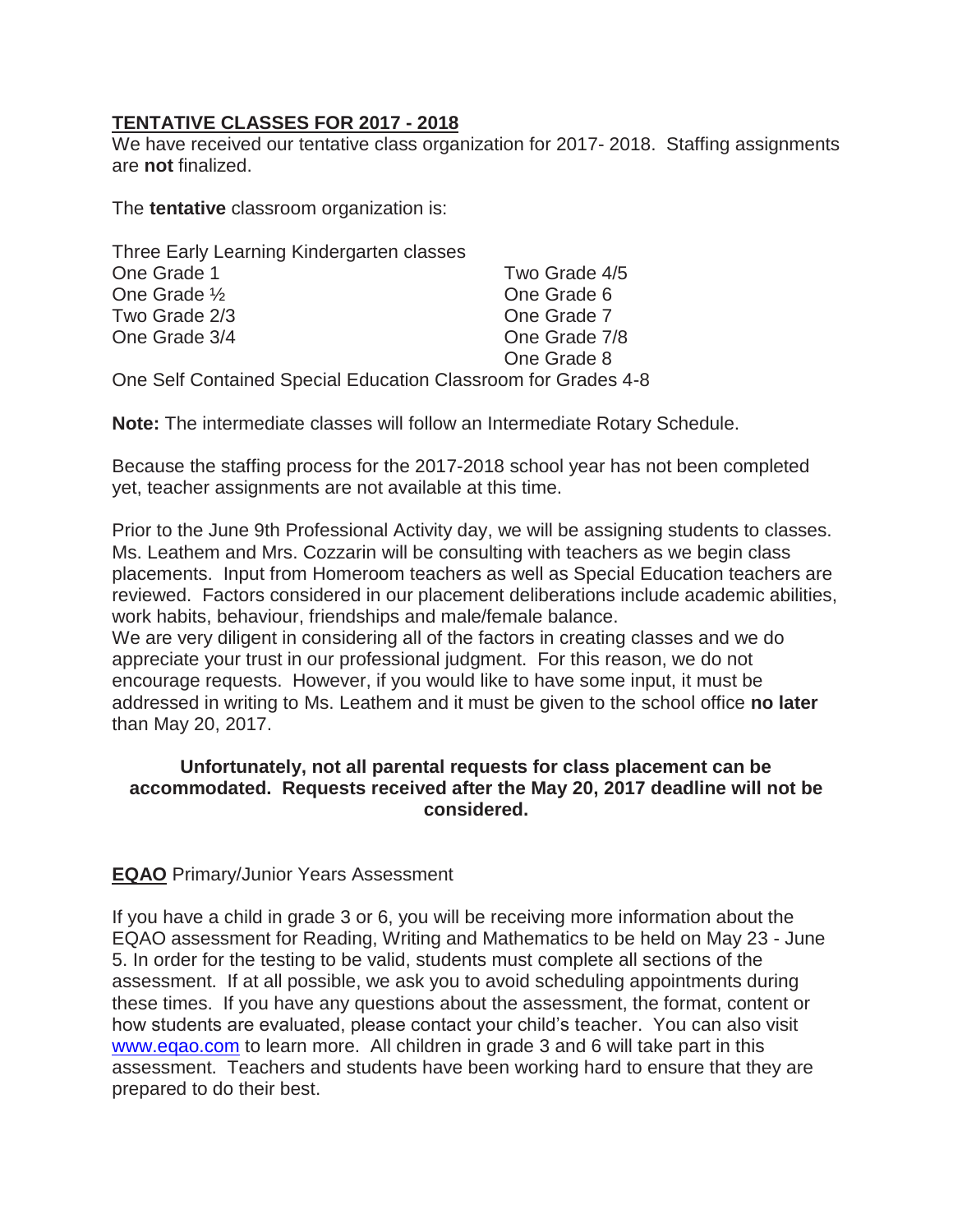# **Talent Show**

The TALENT SHOW will be taking place on Thursday, May 18<sup>th</sup> in the gym. We have some amazing talent here at APS and the show will begin promptly at 1:45 pm. Family members are welcome to attend and watch the show.

# **May 2nd -6 th is Child and Youth Mental Health Week!**

Have a **SUPER** Week! Let's increase everyone's mental health and well being! Let's focus on increasing these positive skills!



### **Snack Program –Live Free Campaign**

Thank you to our community for participating in Smoothie Day and your donations to our Food and Friends Snack Program. **We raised \$ 1385.86**. This will provide enough money for 1 month worth of snacks!

#### **School Gardens**

If you will be splitting plants as you garden this spring please consider donating them to us to help us green around our school. Contact Ms. Leathem or Mrs. Ruffolo at 519-848-3793 or just drop your plants off for us!



#### **Parking Lot**

As a safety reminder, please enter the parking lot from the farthest side from the school (bush and fence side) and exit closest to the school. Please drive slowly when entering and exiting the parking lot as students need to cross the parking lot. Thank you.

#### **Notice from the Township**

# **PLEASE NOTE on MAY 4, 2017**

There will be no crossing guard at the intersection of Conestoga and Smith, Arthur in the afternoon. Please use caution when crossing and driving.

Karren Wallace, Clerk 519-848-3620



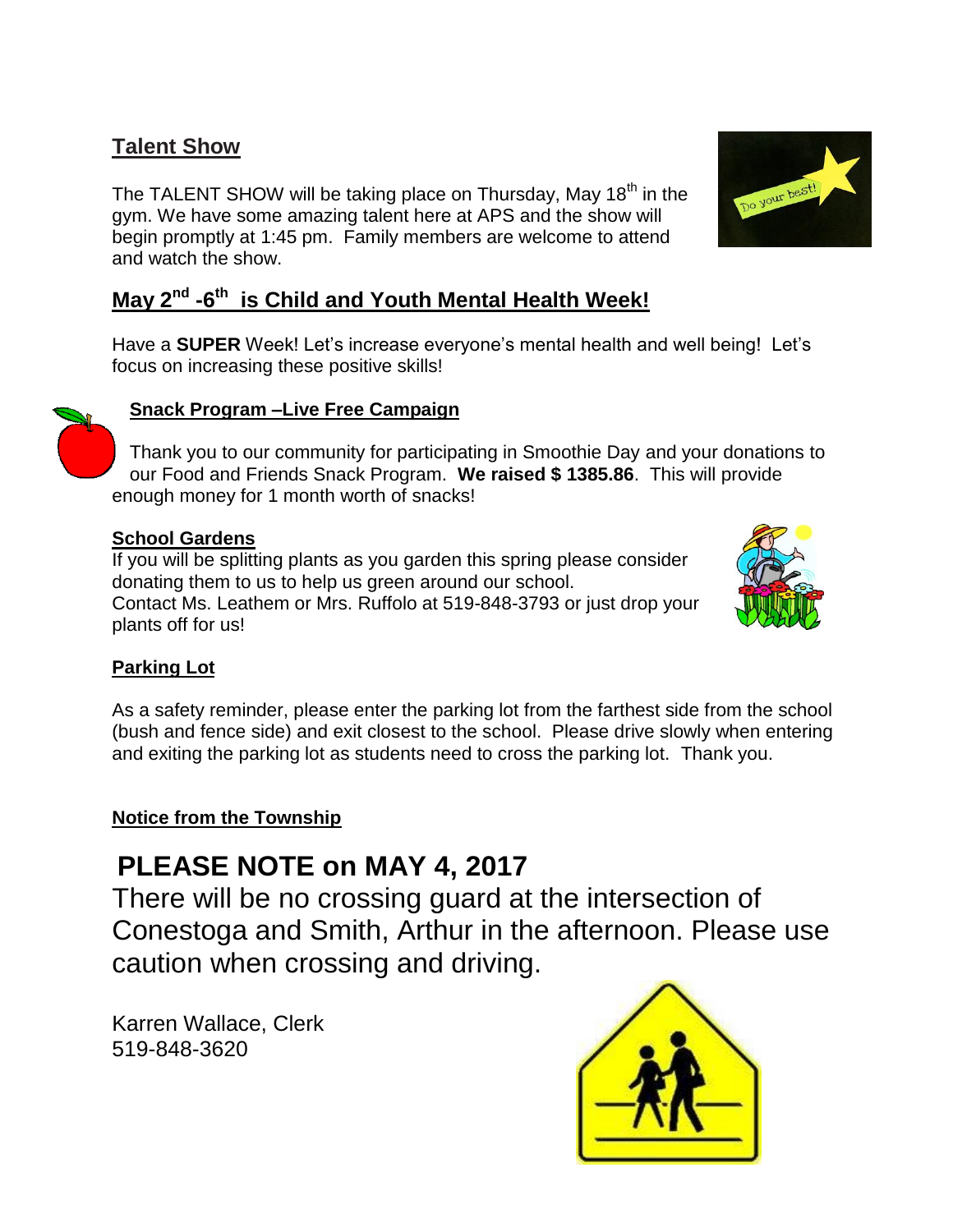# **Arthur Public Library Programmes**

**May the Fourth Be With You** (Pre-teen) Dress up and enter a galaxy far-far away. Plan for games, crafts, and all things Star Wars, and May the Fourth be with you! Thursday, May 4, 4:00pm - 5:00pm



#### **Mother's Day Make-and-Take** (All Ages)

Drop in to make a small gift for Mom. Tuesday to Saturday, May  $9 - 13$ , during branch hours

#### **Afterschool Adventures** (Pre-teen)

Come to the library for games, crafts or books! Different every month. Refreshments will be provided! Please register. Thursdays, May 11 and 18, 4:00 - 5:00 pm

#### **Booktastic! Mother's Day** (Ages 5-9)

Join us for stories, songs and crafts! Please register. Saturday, May 13, 10:30 -11:30am

## **Mental Health Week**

#### **Participate! Have Fun! Increase Awareness! Increase Well-being!**



Here are some of the events in the community for you and your family to participate in: CMHAWW is presenting the following:

(se[e http://mailchi.mp/2d253253c223/mental-health-week-events-2017?platform=hootsuite](http://mailchi.mp/2d253253c223/mental-health-week-events-2017?platform=hootsuite) for details)

**May 4th** - Free - **Clint Malarchuk** - Former NHL Goalie and Mental Health Advocate will also be speaking at the **Arthur Arena Hall – 7:00 p.m. - Admission by donation.**

DCAFS is presenting : (see <https://dcafs.on.ca/building-better-tomorrows-2/> for more details)

**May 3rd – Sheldon Kennedy -** former NHL Player and author of Why I Didn't Say Anything will be speaking at the Caledon Ski Club. \$100, all funds raised to support Dufferin Children's Fund.

CMHA Dufferin Peel is hosting: (see <https://cmhapeeldufferin.ca/events/bbqart-show/> for more details) Have a SUPER Week!

*Dr. Lynn Woodford is the Mental Health and Addiction Lead for Upper Grand District School Board*